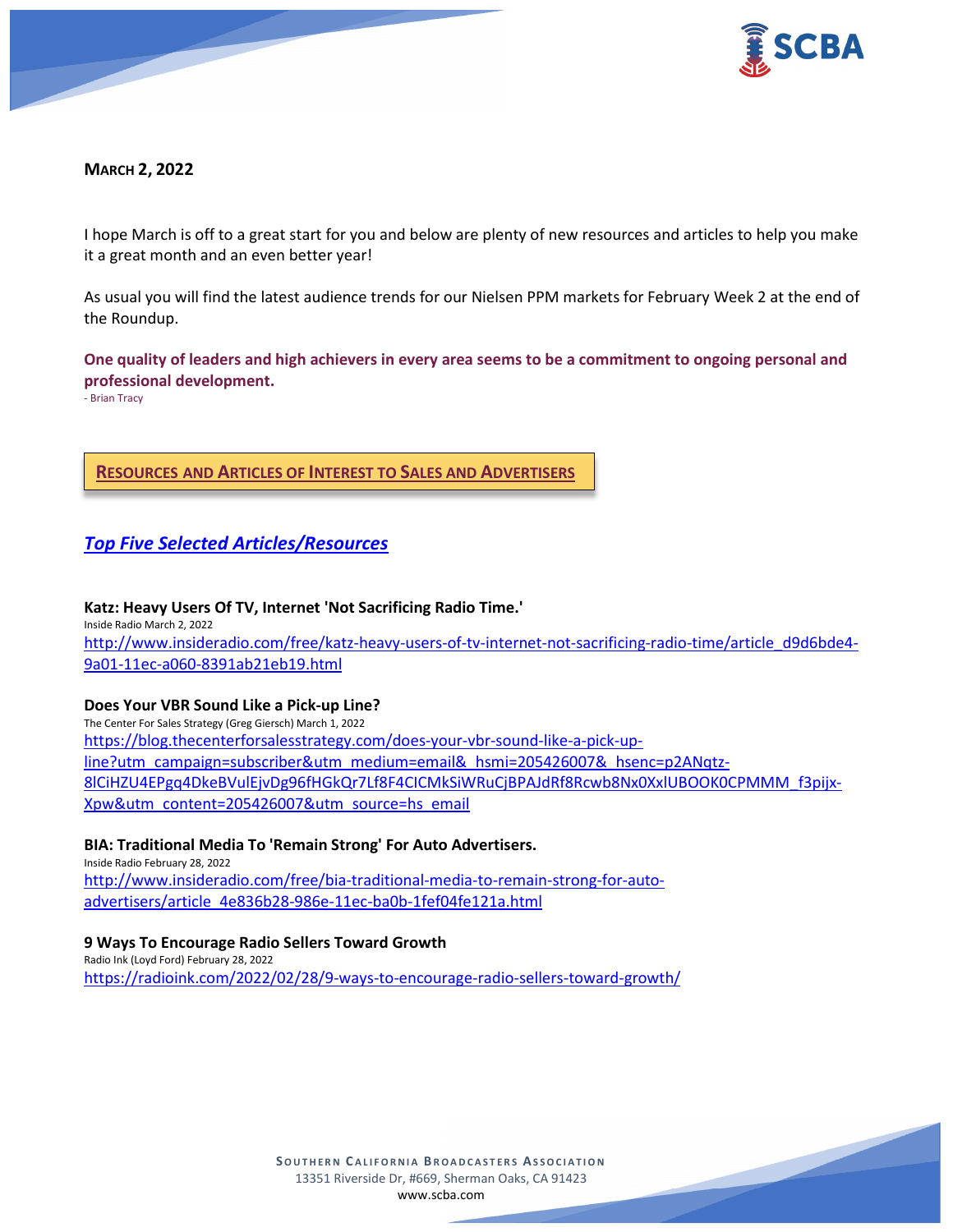

#### **Radio Ratings Overtake TV Among Some Demos**

**Cumulus's Bouvard looks at media use habits and what it means for radio** RadioWorld February 24, 2022 [https://www.radioworld.com/news-and-business/headlines/radio-ratings-overtake-tv-in-some](https://www.radioworld.com/news-and-business/headlines/radio-ratings-overtake-tv-in-some-demos?utm_source=SmartBrief&utm_medium=email&utm_campaign=0028F35E-226C-4B60-AC88-AB2831C8A639&utm_content=CB53D4E4-CB71-464E-99E2-6EC33FB51376&utm_term=56635b9b-0180-46fb-92ea-d1c65bc244bb)[demos?utm\\_source=SmartBrief&utm\\_medium=email&utm\\_campaign=0028F35E-226C-4B60-AC88-](https://www.radioworld.com/news-and-business/headlines/radio-ratings-overtake-tv-in-some-demos?utm_source=SmartBrief&utm_medium=email&utm_campaign=0028F35E-226C-4B60-AC88-AB2831C8A639&utm_content=CB53D4E4-CB71-464E-99E2-6EC33FB51376&utm_term=56635b9b-0180-46fb-92ea-d1c65bc244bb) [AB2831C8A639&utm\\_content=CB53D4E4-CB71-464E-99E2-6EC33FB51376&utm\\_term=56635b9b-0180-46fb-](https://www.radioworld.com/news-and-business/headlines/radio-ratings-overtake-tv-in-some-demos?utm_source=SmartBrief&utm_medium=email&utm_campaign=0028F35E-226C-4B60-AC88-AB2831C8A639&utm_content=CB53D4E4-CB71-464E-99E2-6EC33FB51376&utm_term=56635b9b-0180-46fb-92ea-d1c65bc244bb)[92ea-d1c65bc244bb](https://www.radioworld.com/news-and-business/headlines/radio-ratings-overtake-tv-in-some-demos?utm_source=SmartBrief&utm_medium=email&utm_campaign=0028F35E-226C-4B60-AC88-AB2831C8A639&utm_content=CB53D4E4-CB71-464E-99E2-6EC33FB51376&utm_term=56635b9b-0180-46fb-92ea-d1c65bc244bb)

## *Curated Articles/Resources for Reference, Background and Tracking*

#### **Podcast Advertising Rates 2022** AdvertiseCast March 1, 2022 [https://www.advertisecast.com/podcast-advertising](https://www.advertisecast.com/podcast-advertising-rates?utm_source=podnews.net&utm_medium=email&utm_campaign=podnews.net:2022-03-01)[rates?utm\\_source=podnews.net&utm\\_medium=email&utm\\_campaign=podnews.net:2022-03-01](https://www.advertisecast.com/podcast-advertising-rates?utm_source=podnews.net&utm_medium=email&utm_campaign=podnews.net:2022-03-01)

## **12 ways managers discourage good people and 3 ways to make encouragement count.**

Leadership Freak March 1, 2022 <https://leadershipfreak.blog/2022/02/28/three-ways-to-make-encouragement-count/>

#### **Podcasting's Winning Combination For Ad Buyers? High Attentiveness And Low Ad Skipping Rates.** Inside Radio March 1, 2022

[http://www.insideradio.com/podcastnewsdaily/podcasting-s-winning-combination-for-ad-buyers-high](http://www.insideradio.com/podcastnewsdaily/podcasting-s-winning-combination-for-ad-buyers-high-attentiveness-and-low-ad-skipping-rates/article_fc2c6f28-998a-11ec-afe5-ff48e0e060c9.html)[attentiveness-and-low-ad-skipping-rates/article\\_fc2c6f28-998a-11ec-afe5-ff48e0e060c9.html](http://www.insideradio.com/podcastnewsdaily/podcasting-s-winning-combination-for-ad-buyers-high-attentiveness-and-low-ad-skipping-rates/article_fc2c6f28-998a-11ec-afe5-ff48e0e060c9.html)

#### **Political Ad Projections Keep Rising**

TVNewsCheck March 1, 2022 <https://tvnewscheck.com/business/article/political-ad-projections-keep-rising/>

#### **For Garden Retailers, Now's The Time To Plant The Seed At Radio, RAB Says.**

Inside Radio March 1, 2022 [http://www.insideradio.com/free/for-garden-retailers-nows-the-time-to-plant-the-seed-at-radio-rab](http://www.insideradio.com/free/for-garden-retailers-nows-the-time-to-plant-the-seed-at-radio-rab-says/article_5f47dd5a-9930-11ec-92e4-77cff3820d74.html)[says/article\\_5f47dd5a-9930-11ec-92e4-77cff3820d74.html](http://www.insideradio.com/free/for-garden-retailers-nows-the-time-to-plant-the-seed-at-radio-rab-says/article_5f47dd5a-9930-11ec-92e4-77cff3820d74.html)

#### **Radio Leads in Advertising Attentiveness, Study Finds**

RadioWorld (Cumulus Media/Westwood One's Audio Active Group) February 28, 2022 [https://www.radioworld.com/news-and-business/programming-and-sales/radio-leads-in-advertising](https://www.radioworld.com/news-and-business/programming-and-sales/radio-leads-in-advertising-attentiveness-study-finds?utm_source=SmartBrief&utm_medium=email&utm_campaign=45863C53-9E40-4489-97A3-CC1A29EF491D&utm_content=4539C35A-31E8-4888-9F78-00D4465D9A54&utm_term=56635b9b-0180-46fb-92ea-d1c65bc244bb)[attentiveness-study-finds?utm\\_source=SmartBrief&utm\\_medium=email&utm\\_campaign=45863C53-9E40-4489-](https://www.radioworld.com/news-and-business/programming-and-sales/radio-leads-in-advertising-attentiveness-study-finds?utm_source=SmartBrief&utm_medium=email&utm_campaign=45863C53-9E40-4489-97A3-CC1A29EF491D&utm_content=4539C35A-31E8-4888-9F78-00D4465D9A54&utm_term=56635b9b-0180-46fb-92ea-d1c65bc244bb) [97A3-CC1A29EF491D&utm\\_content=4539C35A-31E8-4888-9F78-00D4465D9A54&utm\\_term=56635b9b-0180-](https://www.radioworld.com/news-and-business/programming-and-sales/radio-leads-in-advertising-attentiveness-study-finds?utm_source=SmartBrief&utm_medium=email&utm_campaign=45863C53-9E40-4489-97A3-CC1A29EF491D&utm_content=4539C35A-31E8-4888-9F78-00D4465D9A54&utm_term=56635b9b-0180-46fb-92ea-d1c65bc244bb) [46fb-92ea-d1c65bc244bb](https://www.radioworld.com/news-and-business/programming-and-sales/radio-leads-in-advertising-attentiveness-study-finds?utm_source=SmartBrief&utm_medium=email&utm_campaign=45863C53-9E40-4489-97A3-CC1A29EF491D&utm_content=4539C35A-31E8-4888-9F78-00D4465D9A54&utm_term=56635b9b-0180-46fb-92ea-d1c65bc244bb)

#### **Prospecting Techniques You Must Have For Next-Level Sales** SalesFuel February 26, 2022 <https://salesfuel.com/prospecting-techniques-you-must-have-for-next-level-sales/>

**SOUTHERN C ALIFORNIA B ROADCASTERS ASSOCIATION** 13351 Riverside Dr, #669, Sherman Oaks, CA 91423 [www.scba.com](http://www.scba.com/)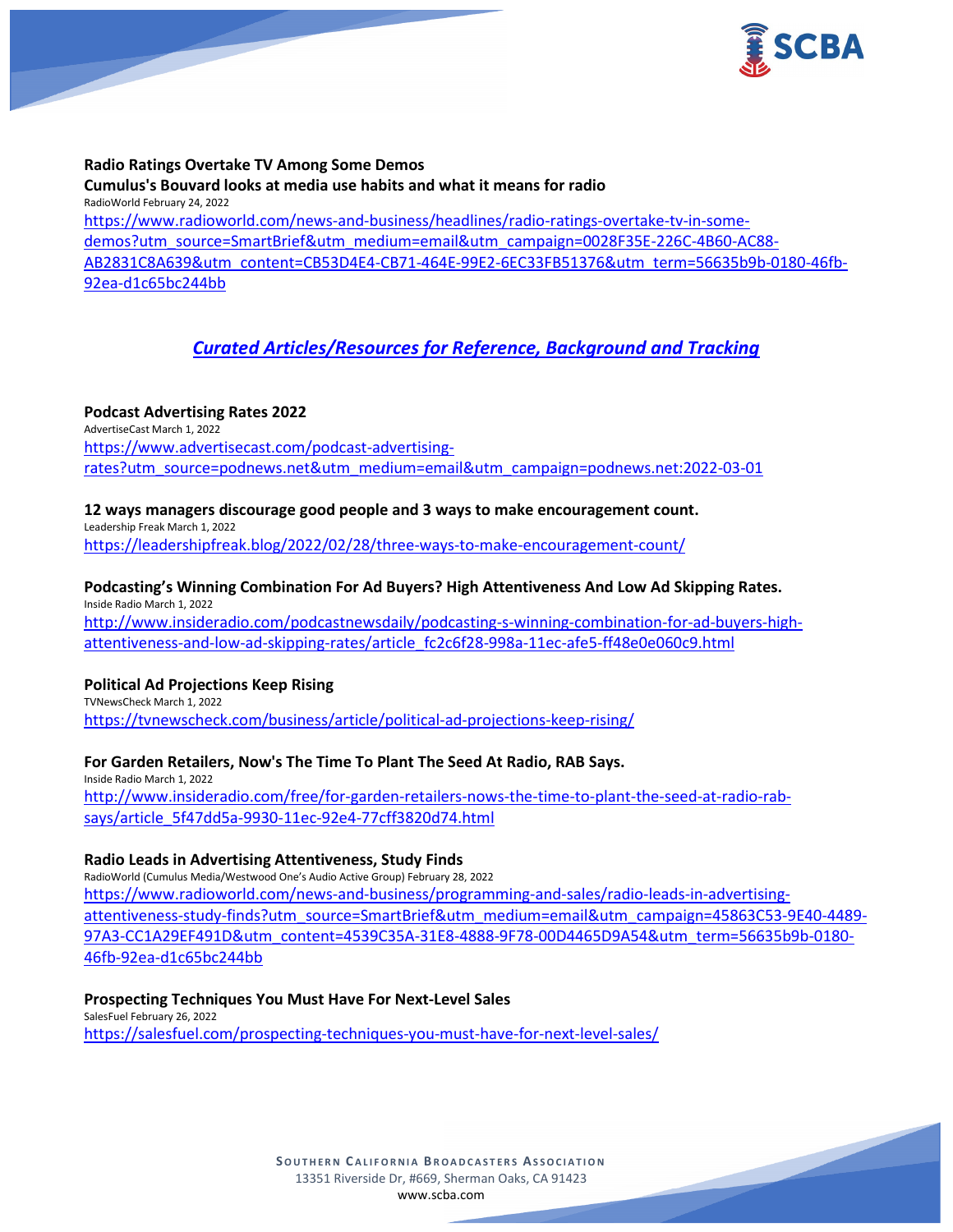

## **Improve Your Productivity by Mastering the CRM**

SalesFuel February 26, 2022 <https://salesfuel.com/improve-your-productivity-by-mastering-the-crm/>

**Why You Must Master Soft Skills for Sales** SalesFuel February 26, 2022 <https://salesfuel.com/39350-2/>

#### **Ad Buyer Doubts Subscriptions Will Upend Podcast Industry's Advertising Focus.**

Inside Radio February 25, 2022 [http://www.insideradio.com/podcastnewsdaily/ad-buyer-doubts-subscriptions-will-upend-podcast-industry-s](http://www.insideradio.com/podcastnewsdaily/ad-buyer-doubts-subscriptions-will-upend-podcast-industry-s-advertising-focus/article_1c6e2b00-9661-11ec-8d69-7b9d8f200883.html)[advertising-focus/article\\_1c6e2b00-9661-11ec-8d69-7b9d8f200883.html](http://www.insideradio.com/podcastnewsdaily/ad-buyer-doubts-subscriptions-will-upend-podcast-industry-s-advertising-focus/article_1c6e2b00-9661-11ec-8d69-7b9d8f200883.html)

#### **CRS Heads of State: iHeartMedia's Bob Pittman On The Power of Radio.**

Inside Radio (All Access) February 25, 2022 [http://www.insideradio.com/free/crs-heads-of-state-iheartmedia-s-bob-pittman-on-the-power-of](http://www.insideradio.com/free/crs-heads-of-state-iheartmedia-s-bob-pittman-on-the-power-of-radio/article_233db984-9605-11ec-8b21-f792a4e062e4.html)[radio/article\\_233db984-9605-11ec-8b21-f792a4e062e4.html](http://www.insideradio.com/free/crs-heads-of-state-iheartmedia-s-bob-pittman-on-the-power-of-radio/article_233db984-9605-11ec-8b21-f792a4e062e4.html)

#### **Car Dealers on One Side, Shoppers on the Other**

WardsAuto February 25, 2022 <https://www.wardsauto.com/dealers/car-dealers-one-side-shoppers-other>

#### **Stop Making Sales, Start Having Relationships**

Radio Ink (Michael Doyle) February 25, 2022 <https://radioink.com/2022/02/25/stop-making-sales-start-having-relationships/>

#### **Radio Matters. Here's Why.**

**The medium's ability to adapt to change and new technologies will ensure its place for decades to come** RadioWorld February 25, 2022 [https://www.radioworld.com/columns-and-views/radio-matters-heres](https://www.radioworld.com/columns-and-views/radio-matters-heres-why?utm_source=SmartBrief&utm_medium=email&utm_campaign=0028F35E-226C-4B60-AC88-AB2831C8A639&utm_content=458CE37A-319F-4541-879D-EF31E37B58DA&utm_term=56635b9b-0180-46fb-92ea-d1c65bc244bb)[why?utm\\_source=SmartBrief&utm\\_medium=email&utm\\_campaign=0028F35E-226C-4B60-AC88-](https://www.radioworld.com/columns-and-views/radio-matters-heres-why?utm_source=SmartBrief&utm_medium=email&utm_campaign=0028F35E-226C-4B60-AC88-AB2831C8A639&utm_content=458CE37A-319F-4541-879D-EF31E37B58DA&utm_term=56635b9b-0180-46fb-92ea-d1c65bc244bb) [AB2831C8A639&utm\\_content=458CE37A-319F-4541-879D-EF31E37B58DA&utm\\_term=56635b9b-0180-46fb-](https://www.radioworld.com/columns-and-views/radio-matters-heres-why?utm_source=SmartBrief&utm_medium=email&utm_campaign=0028F35E-226C-4B60-AC88-AB2831C8A639&utm_content=458CE37A-319F-4541-879D-EF31E37B58DA&utm_term=56635b9b-0180-46fb-92ea-d1c65bc244bb)[92ea-d1c65bc244bb](https://www.radioworld.com/columns-and-views/radio-matters-heres-why?utm_source=SmartBrief&utm_medium=email&utm_campaign=0028F35E-226C-4B60-AC88-AB2831C8A639&utm_content=458CE37A-319F-4541-879D-EF31E37B58DA&utm_term=56635b9b-0180-46fb-92ea-d1c65bc244bb)

#### **Show Us Your Value, Dumbo!**

Radio Ink (James Bahm) February 25, 2022 [https://radioink.com/2022/02/25/show-us-your-value](https://radioink.com/2022/02/25/show-us-your-value-dumbo/?vgo_ee=g4MdIIvetgiR1mkR7kijJ4BI1h38V58Ke8bVrp%2FmcsM%3D)[dumbo/?vgo\\_ee=g4MdIIvetgiR1mkR7kijJ4BI1h38V58Ke8bVrp%2FmcsM%3D](https://radioink.com/2022/02/25/show-us-your-value-dumbo/?vgo_ee=g4MdIIvetgiR1mkR7kijJ4BI1h38V58Ke8bVrp%2FmcsM%3D)

#### **Radio Is Where to Harvest an Abundance of Millennial and Gen X Gardeners.**

Inside Radio (The Media Audit) February 24, 2022 [http://www.insideradio.com/free/radio-is-where-to-harvest-an-abundance-of-millennial-and-gen-x](http://www.insideradio.com/free/radio-is-where-to-harvest-an-abundance-of-millennial-and-gen-x-gardeners/article_0d2ef20c-9538-11ec-a4d1-db184ffe5a58.html)[gardeners/article\\_0d2ef20c-9538-11ec-a4d1-db184ffe5a58.html](http://www.insideradio.com/free/radio-is-where-to-harvest-an-abundance-of-millennial-and-gen-x-gardeners/article_0d2ef20c-9538-11ec-a4d1-db184ffe5a58.html)

#### **The top-performing categories and retailers of the 2021 holidays**

eMarketer February 23, 2022 <https://www.emarketer.com/content/top-performing-categories-retailers-of-2021-holidays>

> **SOUTHERN C ALIFORNIA B ROADCASTERS ASSOCIATION** 13351 Riverside Dr, #669, Sherman Oaks, CA 91423 [www.scba.com](http://www.scba.com/)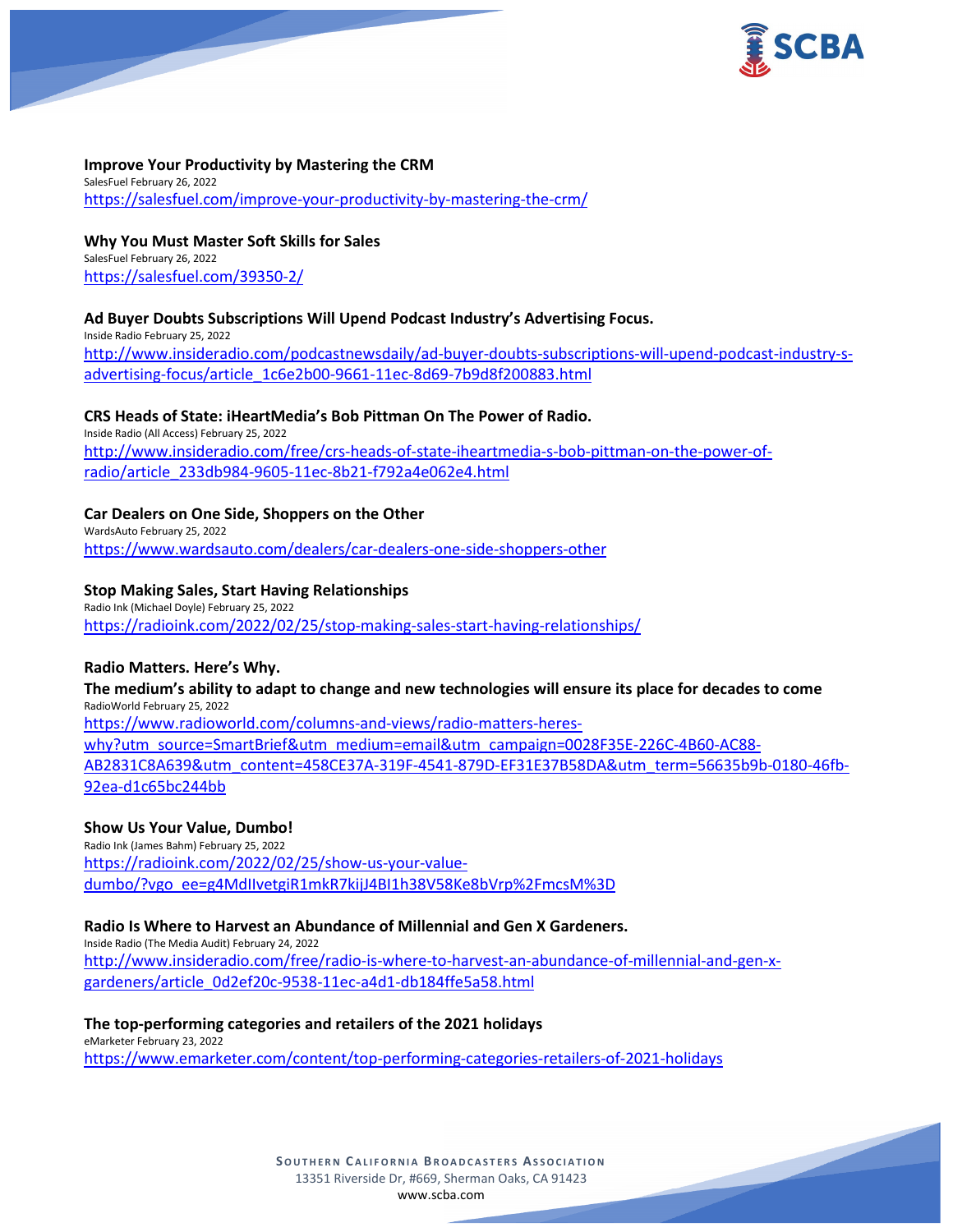

**CGP: Retail sales to rise 7.2% to \$4.79 trillion in 2022 — buoyed by inflation** Chain Store Age February 17, 2022 <https://chainstoreage.com/cgp-retail-sales-rise-72-479-trillion-2022-buoyed-inflation>

# **RESOURCES AND ARTICLES OF INTEREST TO MANAGERS FOR**

**PLANNING AND FORECASTING:**

# *Top Five Selected Articles/Resources*

**Report: Radio Has One Of The Lowest CPMs In Major Media.** Inside Radio (OAAA) March 2, 2022 [http://www.insideradio.com/free/report-radio-has-one-of-the-lowest-cpms-in-major-media/article\\_b6c3f574-](http://www.insideradio.com/free/report-radio-has-one-of-the-lowest-cpms-in-major-media/article_b6c3f574-9a01-11ec-bb9a-cbee97c934dd.html) [9a01-11ec-bb9a-cbee97c934dd.html](http://www.insideradio.com/free/report-radio-has-one-of-the-lowest-cpms-in-major-media/article_b6c3f574-9a01-11ec-bb9a-cbee97c934dd.html)

## **Study Benchmarks Cheapest/Most Expensive Ad Media**

MediaPost (OAAA/Solomon Partners) February 25, 2022 [https://www.mediapost.com/publications/article/371523/study-benchmarks-cheapestmost-expensive-ad](https://www.mediapost.com/publications/article/371523/study-benchmarks-cheapestmost-expensive-ad-media.html?utm_source=newsletter&utm_medium=email&utm_content=headline&utm_campaign=125431&hashid=akE-7z-LS1W9CYmV5M9xXA)[media.html?utm\\_source=newsletter&utm\\_medium=email&utm\\_content=headline&utm\\_campaign=125431&h](https://www.mediapost.com/publications/article/371523/study-benchmarks-cheapestmost-expensive-ad-media.html?utm_source=newsletter&utm_medium=email&utm_content=headline&utm_campaign=125431&hashid=akE-7z-LS1W9CYmV5M9xXA) [ashid=akE-7z-LS1W9CYmV5M9xXA](https://www.mediapost.com/publications/article/371523/study-benchmarks-cheapestmost-expensive-ad-media.html?utm_source=newsletter&utm_medium=email&utm_content=headline&utm_campaign=125431&hashid=akE-7z-LS1W9CYmV5M9xXA)

## **ATTACHMENT**: SOLOMON'S US [MAJOR MEDIA CPM](https://scba.com/wp-content/uploads/2022/03/2022_01-Solomons-US-Major-Media-CPM-ComparisonvOAAA.pdf) COMPARISON

#### **Top 3 Things to Consider for 2022's Economic Slowdown**

The Great Game of Business February 22, 2022 [https://www.greatgame.com/blog/top-3-things-to-consider-for-2022s-economic](https://www.greatgame.com/blog/top-3-things-to-consider-for-2022s-economic-slowdown?utm_campaign=subscriber&utm_medium=email&_hsmi=205074775&_hsenc=p2ANqtz-9MVx5dTGIv9sHQ-ENQ1nK_RubKSRDa9s_K1tYX1U6ykZv2LmtkTNrJNfRnLg_FBjCH6xPvxVka2I1elP15Eq6G6Qg_BQ&utm_content=205074775&utm_source=hs_email)[slowdown?utm\\_campaign=subscriber&utm\\_medium=email&\\_hsmi=205074775&\\_hsenc=p2ANqtz-](https://www.greatgame.com/blog/top-3-things-to-consider-for-2022s-economic-slowdown?utm_campaign=subscriber&utm_medium=email&_hsmi=205074775&_hsenc=p2ANqtz-9MVx5dTGIv9sHQ-ENQ1nK_RubKSRDa9s_K1tYX1U6ykZv2LmtkTNrJNfRnLg_FBjCH6xPvxVka2I1elP15Eq6G6Qg_BQ&utm_content=205074775&utm_source=hs_email)[9MVx5dTGIv9sHQ-](https://www.greatgame.com/blog/top-3-things-to-consider-for-2022s-economic-slowdown?utm_campaign=subscriber&utm_medium=email&_hsmi=205074775&_hsenc=p2ANqtz-9MVx5dTGIv9sHQ-ENQ1nK_RubKSRDa9s_K1tYX1U6ykZv2LmtkTNrJNfRnLg_FBjCH6xPvxVka2I1elP15Eq6G6Qg_BQ&utm_content=205074775&utm_source=hs_email)[ENQ1nK\\_RubKSRDa9s\\_K1tYX1U6ykZv2LmtkTNrJNfRnLg\\_FBjCH6xPvxVka2I1elP15Eq6G6Qg\\_BQ&utm\\_content=2](https://www.greatgame.com/blog/top-3-things-to-consider-for-2022s-economic-slowdown?utm_campaign=subscriber&utm_medium=email&_hsmi=205074775&_hsenc=p2ANqtz-9MVx5dTGIv9sHQ-ENQ1nK_RubKSRDa9s_K1tYX1U6ykZv2LmtkTNrJNfRnLg_FBjCH6xPvxVka2I1elP15Eq6G6Qg_BQ&utm_content=205074775&utm_source=hs_email) [05074775&utm\\_source=hs\\_email](https://www.greatgame.com/blog/top-3-things-to-consider-for-2022s-economic-slowdown?utm_campaign=subscriber&utm_medium=email&_hsmi=205074775&_hsenc=p2ANqtz-9MVx5dTGIv9sHQ-ENQ1nK_RubKSRDa9s_K1tYX1U6ykZv2LmtkTNrJNfRnLg_FBjCH6xPvxVka2I1elP15Eq6G6Qg_BQ&utm_content=205074775&utm_source=hs_email)

## **It's A Seller-Defined World And Advertisers Are Just Living In It**

Media Post February 28, 2022

[https://www.mediapost.com/publications/article/371509/its-a-seller-defined-world-and-advertisers-are](https://www.mediapost.com/publications/article/371509/its-a-seller-defined-world-and-advertisers-are-ju.html?utm_source=newsletter&utm_medium=email&utm_content=readnow&utm_campaign=125434&hashid=Xbl3-p0DS1exdHSa15Xu_g)[ju.html?utm\\_source=newsletter&utm\\_medium=email&utm\\_content=readnow&utm\\_campaign=125434&hashi](https://www.mediapost.com/publications/article/371509/its-a-seller-defined-world-and-advertisers-are-ju.html?utm_source=newsletter&utm_medium=email&utm_content=readnow&utm_campaign=125434&hashid=Xbl3-p0DS1exdHSa15Xu_g) [d=Xbl3-p0DS1exdHSa15Xu\\_g](https://www.mediapost.com/publications/article/371509/its-a-seller-defined-world-and-advertisers-are-ju.html?utm_source=newsletter&utm_medium=email&utm_content=readnow&utm_campaign=125434&hashid=Xbl3-p0DS1exdHSa15Xu_g)

## **David Kenny Says Some Parts of Nielsen One Are Being Accelerated CEO cites 'noise' in the market and says advertisers demand a single currency** Broadcasting + Cable February 28, 2022

<https://www.nexttv.com/news/david-kenny-says-some-parts-of-nielsen-one-are-being-accelerated>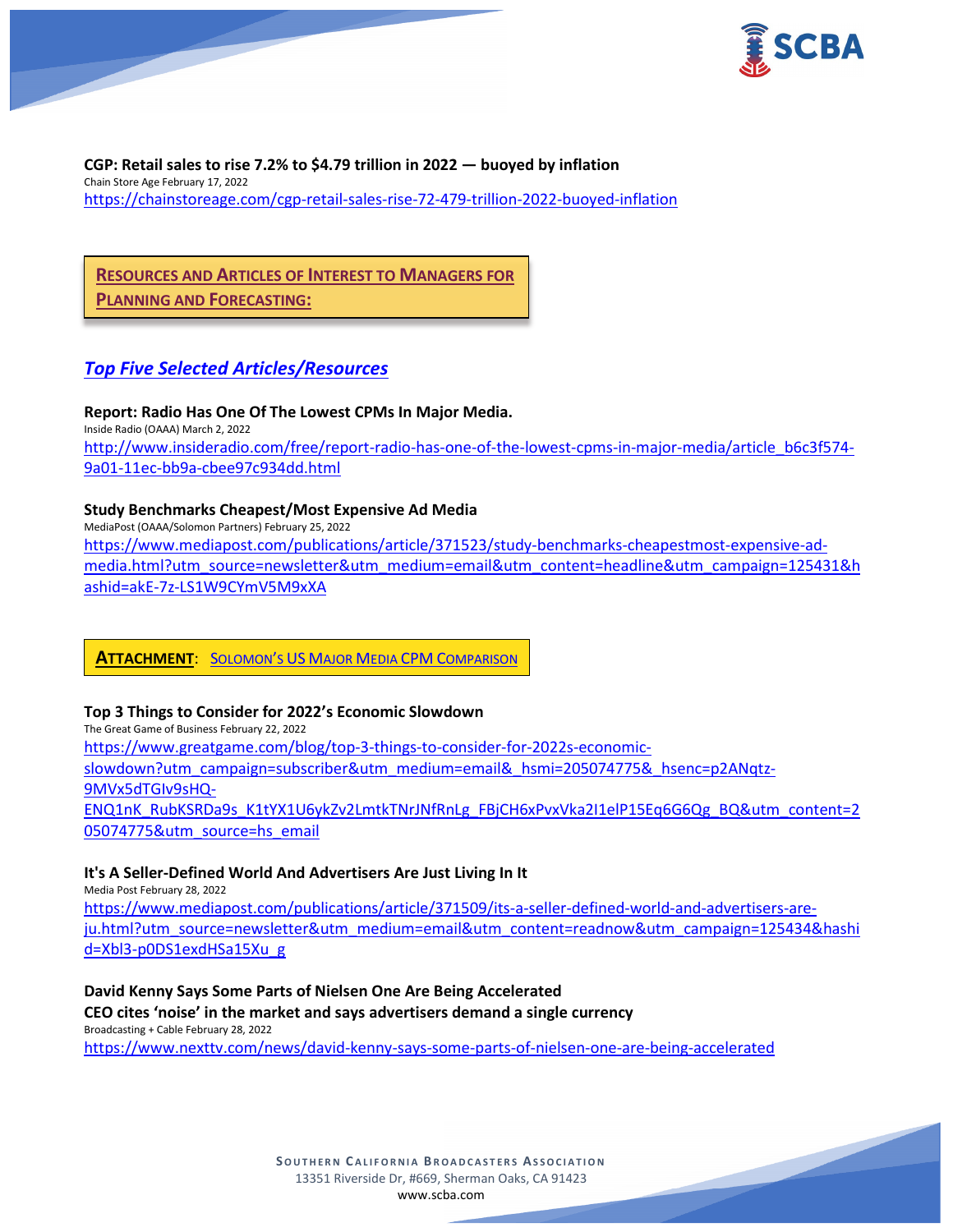

# *Curated Articles/Resources for Reference, Background and Tracking*

## **BIA Forecasts \$150 Million In Sports Gambling Advertising For Radio.**

Inside Radio March 2, 2022 [http://www.insideradio.com/free/bia-forecasts-150-million-in-sports-gambling-advertising-for](http://www.insideradio.com/free/bia-forecasts-150-million-in-sports-gambling-advertising-for-radio/article_1bf81966-9a02-11ec-b80a-c7b9677ff034.html)[radio/article\\_1bf81966-9a02-11ec-b80a-c7b9677ff034.html](http://www.insideradio.com/free/bia-forecasts-150-million-in-sports-gambling-advertising-for-radio/article_1bf81966-9a02-11ec-b80a-c7b9677ff034.html)

## **OTT ad spend reaches \$1.3B as budgets shift to streaming content**

MarketingDive March 2, 2022

[https://www.marketingdive.com/news/ott-ad-spend-reaches-13b-as-budgets-shift-to-streaming](https://www.marketingdive.com/news/ott-ad-spend-reaches-13b-as-budgets-shift-to-streaming-content/619677/?utm_source=Sailthru&utm_medium=email&utm_campaign=Issue:%202022-03-02%20Marketing%20Dive%20Newsletter%20%5Bissue:40097%5D&utm_term=Marketing%20Dive)[content/619677/?utm\\_source=Sailthru&utm\\_medium=email&utm\\_campaign=Issue:%202022-03-](https://www.marketingdive.com/news/ott-ad-spend-reaches-13b-as-budgets-shift-to-streaming-content/619677/?utm_source=Sailthru&utm_medium=email&utm_campaign=Issue:%202022-03-02%20Marketing%20Dive%20Newsletter%20%5Bissue:40097%5D&utm_term=Marketing%20Dive) [02%20Marketing%20Dive%20Newsletter%20%5Bissue:40097%5D&utm\\_term=Marketing%20Dive](https://www.marketingdive.com/news/ott-ad-spend-reaches-13b-as-budgets-shift-to-streaming-content/619677/?utm_source=Sailthru&utm_medium=email&utm_campaign=Issue:%202022-03-02%20Marketing%20Dive%20Newsletter%20%5Bissue:40097%5D&utm_term=Marketing%20Dive)

## **Executive's Guide to Hiring Sales Reps**

The Center For Sales Strategy (Amanda Meade) March 2, 2022 [https://blog.thecenterforsalesstrategy.com/executives-guide-to-hiring-sales](https://blog.thecenterforsalesstrategy.com/executives-guide-to-hiring-sales-reps?utm_campaign=subscriber&utm_medium=email&_hsmi=205550532&_hsenc=p2ANqtz-9uLDRpfwoHsaJ7QxBmDq_3MZgEyFJliQ5h1RG6Qe5tBJSN8h08DwBprtGIAB5AumCnFGiwGC_b6KMRXQsNTP2XT1_oxQ&utm_content=205550532&utm_source=hs_email)[reps?utm\\_campaign=subscriber&utm\\_medium=email&\\_hsmi=205550532&\\_hsenc=p2ANqtz-](https://blog.thecenterforsalesstrategy.com/executives-guide-to-hiring-sales-reps?utm_campaign=subscriber&utm_medium=email&_hsmi=205550532&_hsenc=p2ANqtz-9uLDRpfwoHsaJ7QxBmDq_3MZgEyFJliQ5h1RG6Qe5tBJSN8h08DwBprtGIAB5AumCnFGiwGC_b6KMRXQsNTP2XT1_oxQ&utm_content=205550532&utm_source=hs_email)[9uLDRpfwoHsaJ7QxBmDq\\_3MZgEyFJliQ5h1RG6Qe5tBJSN8h08DwBprtGIAB5AumCnFGiwGC\\_b6KMRXQsNTP2XT](https://blog.thecenterforsalesstrategy.com/executives-guide-to-hiring-sales-reps?utm_campaign=subscriber&utm_medium=email&_hsmi=205550532&_hsenc=p2ANqtz-9uLDRpfwoHsaJ7QxBmDq_3MZgEyFJliQ5h1RG6Qe5tBJSN8h08DwBprtGIAB5AumCnFGiwGC_b6KMRXQsNTP2XT1_oxQ&utm_content=205550532&utm_source=hs_email) [1\\_oxQ&utm\\_content=205550532&utm\\_source=hs\\_email](https://blog.thecenterforsalesstrategy.com/executives-guide-to-hiring-sales-reps?utm_campaign=subscriber&utm_medium=email&_hsmi=205550532&_hsenc=p2ANqtz-9uLDRpfwoHsaJ7QxBmDq_3MZgEyFJliQ5h1RG6Qe5tBJSN8h08DwBprtGIAB5AumCnFGiwGC_b6KMRXQsNTP2XT1_oxQ&utm_content=205550532&utm_source=hs_email)

## **January Delivers Month Over Month Listening Growth For Most Radio Streamers.**

Inside Radio (Triton Digital) March 2, 2022 [http://www.insideradio.com/free/january-delivers-month-over-month-listening-growth-for-most-radio](http://www.insideradio.com/free/january-delivers-month-over-month-listening-growth-for-most-radio-streamers/article_9686b332-9a01-11ec-88b9-9b6843d3d864.html)[streamers/article\\_9686b332-9a01-11ec-88b9-9b6843d3d864.html](http://www.insideradio.com/free/january-delivers-month-over-month-listening-growth-for-most-radio-streamers/article_9686b332-9a01-11ec-88b9-9b6843d3d864.html)

## **Ad Industry Urges Congress To Reject Proposed Ban On 'Surveillance Advertising'**

MediaPost March 1, 2022

[https://www.mediapost.com/publications/article/371661/ad-industry-urges-congress-to-reject-proposed](https://www.mediapost.com/publications/article/371661/ad-industry-urges-congress-to-reject-proposed-ban.html)[ban.html](https://www.mediapost.com/publications/article/371661/ad-industry-urges-congress-to-reject-proposed-ban.html)

## **300 Broadcasters Are Lobbying In Washington Today On Crucial Issues.**

Inside Radio March 1, 2022 [http://www.insideradio.com/free/300-broadcasters-are-lobbying-in-washington-today-on-crucial](http://www.insideradio.com/free/300-broadcasters-are-lobbying-in-washington-today-on-crucial-issues/article_73517f6c-9931-11ec-8709-27d90e0baa6b.html)[issues/article\\_73517f6c-9931-11ec-8709-27d90e0baa6b.html](http://www.insideradio.com/free/300-broadcasters-are-lobbying-in-washington-today-on-crucial-issues/article_73517f6c-9931-11ec-8709-27d90e0baa6b.html)

## **RAB Says Pandemic And A 'New Reality' Have Changed How It Will Do Business For Good.**

Inside Radio February 28, 2022

[http://www.insideradio.com/free/rab-says-pandemic-and-a-new-reality-have-changed-how-it-will-do-business](http://www.insideradio.com/free/rab-says-pandemic-and-a-new-reality-have-changed-how-it-will-do-business-for/article_a85336de-986d-11ec-a360-5b0b2967b578.html)[for/article\\_a85336de-986d-11ec-a360-5b0b2967b578.html](http://www.insideradio.com/free/rab-says-pandemic-and-a-new-reality-have-changed-how-it-will-do-business-for/article_a85336de-986d-11ec-a360-5b0b2967b578.html)

#### **How to Spotlight Your Listeners Using Social Media**

Jacobs Media Strategy (Seth Resler) February 28, 2022 [https://jacobsmedia.com/how-to-spotlight-your-listeners-using-social](https://jacobsmedia.com/how-to-spotlight-your-listeners-using-social-media/?utm_source=Jacobs+Media+Strategies+Blog&utm_campaign=917f7bbf9b-CTD_EmailOnly&utm_medium=email&utm_term=0_5007ff924d-917f7bbf9b-179898762)[media/?utm\\_source=Jacobs+Media+Strategies+Blog&utm\\_campaign=917f7bbf9b-](https://jacobsmedia.com/how-to-spotlight-your-listeners-using-social-media/?utm_source=Jacobs+Media+Strategies+Blog&utm_campaign=917f7bbf9b-CTD_EmailOnly&utm_medium=email&utm_term=0_5007ff924d-917f7bbf9b-179898762)[CTD\\_EmailOnly&utm\\_medium=email&utm\\_term=0\\_5007ff924d-917f7bbf9b-179898762](https://jacobsmedia.com/how-to-spotlight-your-listeners-using-social-media/?utm_source=Jacobs+Media+Strategies+Blog&utm_campaign=917f7bbf9b-CTD_EmailOnly&utm_medium=email&utm_term=0_5007ff924d-917f7bbf9b-179898762)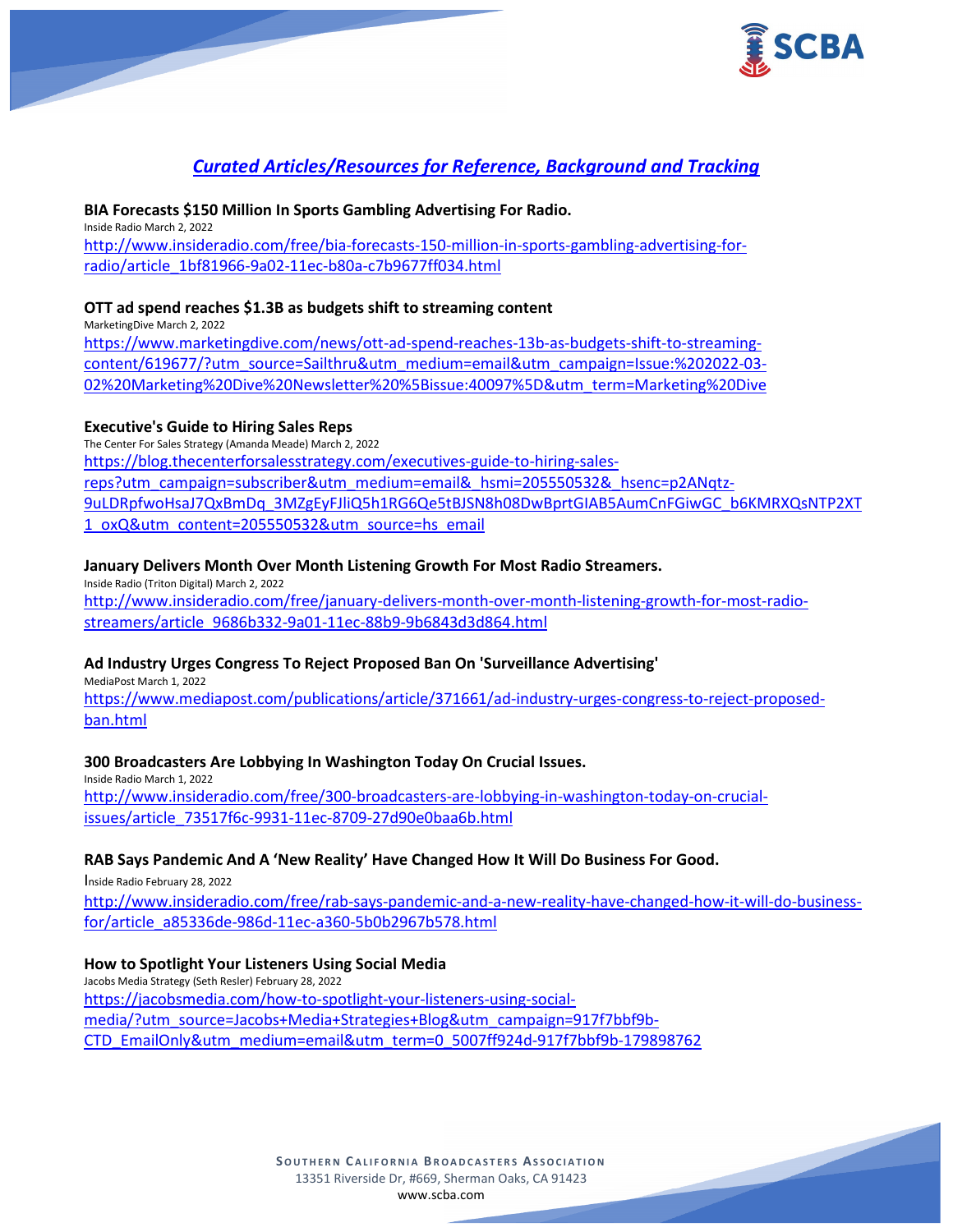

#### **Podcast Subscriptions Were One Ingredient To 7% Jump In Consumer Media Spending In 2021.**

Inside Radio (PQ Media) February 28, 2022 [http://www.insideradio.com/podcastnewsdaily/podcast-subscriptions-were-one-ingredient-to-7-jump-in](http://www.insideradio.com/podcastnewsdaily/podcast-subscriptions-were-one-ingredient-to-7-jump-in-consumer-media-spending-in-2021/article_3a6d26c6-98c1-11ec-833d-6f5f936facc9.html)[consumer-media-spending-in-2021/article\\_3a6d26c6-98c1-11ec-833d-6f5f936facc9.html](http://www.insideradio.com/podcastnewsdaily/podcast-subscriptions-were-one-ingredient-to-7-jump-in-consumer-media-spending-in-2021/article_3a6d26c6-98c1-11ec-833d-6f5f936facc9.html)

## **Nielsen: Black Audiences Are Engaging With Audio More Than Ever.**

Inside Radio February 28, 2022 [http://www.insideradio.com/free/nielsen-black-audiences-are-engaging-with-audio-more-than](http://www.insideradio.com/free/nielsen-black-audiences-are-engaging-with-audio-more-than-ever/article_e270537e-986d-11ec-801d-c38f085fc39b.html)[ever/article\\_e270537e-986d-11ec-801d-c38f085fc39b.html](http://www.insideradio.com/free/nielsen-black-audiences-are-engaging-with-audio-more-than-ever/article_e270537e-986d-11ec-801d-c38f085fc39b.html)

## **Playing The PPM Game**

Jacobs Media Strategies (Fred Jacobs) February 28, 2022 <https://jacobsmedia.com/playing-the-ppm-game/>

## **Identifying Redundancies for Sales Managers: What To Know**

The Center For Sales Strategy (Amanda Meade) February 28, 2022 [https://blog.thecenterforsalesstrategy.com/identifying-redundancies-for-sales-managers-what-to](https://blog.thecenterforsalesstrategy.com/identifying-redundancies-for-sales-managers-what-to-know?utm_campaign=subscriber&utm_medium=email&_hsmi=205286412&_hsenc=p2ANqtz--u10nLcAbUn5QPeeoHacL1Xve4g8BV36SnAD9TfK4XiSmU7x9VZEZ4wu6FRpOt9JYHD3yPRvHTyiFAiFeEKsISqZMAkw&utm_content=205286412&utm_source=hs_email)know?utm\_campaign=subscriber&utm\_medium=email&\_hsmi=205286412&\_hsenc=p2ANgtz-[u10nLcAbUn5QPeeoHacL1Xve4g8BV36SnAD9TfK4XiSmU7x9VZEZ4wu6FRpOt9JYHD3yPRvHTyiFAiFeEKsISqZMAk](https://blog.thecenterforsalesstrategy.com/identifying-redundancies-for-sales-managers-what-to-know?utm_campaign=subscriber&utm_medium=email&_hsmi=205286412&_hsenc=p2ANqtz--u10nLcAbUn5QPeeoHacL1Xve4g8BV36SnAD9TfK4XiSmU7x9VZEZ4wu6FRpOt9JYHD3yPRvHTyiFAiFeEKsISqZMAkw&utm_content=205286412&utm_source=hs_email) [w&utm\\_content=205286412&utm\\_source=hs\\_email](https://blog.thecenterforsalesstrategy.com/identifying-redundancies-for-sales-managers-what-to-know?utm_campaign=subscriber&utm_medium=email&_hsmi=205286412&_hsenc=p2ANqtz--u10nLcAbUn5QPeeoHacL1Xve4g8BV36SnAD9TfK4XiSmU7x9VZEZ4wu6FRpOt9JYHD3yPRvHTyiFAiFeEKsISqZMAkw&utm_content=205286412&utm_source=hs_email)

## **Toyota to Make HD Radio Standard in U.S.**

## **Xperi also says two major OEMs are in advanced testing of DTS AutoStage**

RadioWorld February 25, 2022 [https://www.radioworld.com/news-and-business/headlines/toyota-to-make-hd-radio-standard-in-u](https://www.radioworld.com/news-and-business/headlines/toyota-to-make-hd-radio-standard-in-u-s?utm_source=SmartBrief&utm_medium=email&utm_campaign=0028F35E-226C-4B60-AC88-AB2831C8A639&utm_content=CB53D4E4-CB71-464E-99E2-6EC33FB51376&utm_term=56635b9b-0180-46fb-92ea-d1c65bc244bb)[s?utm\\_source=SmartBrief&utm\\_medium=email&utm\\_campaign=0028F35E-226C-4B60-AC88-](https://www.radioworld.com/news-and-business/headlines/toyota-to-make-hd-radio-standard-in-u-s?utm_source=SmartBrief&utm_medium=email&utm_campaign=0028F35E-226C-4B60-AC88-AB2831C8A639&utm_content=CB53D4E4-CB71-464E-99E2-6EC33FB51376&utm_term=56635b9b-0180-46fb-92ea-d1c65bc244bb) [AB2831C8A639&utm\\_content=CB53D4E4-CB71-464E-99E2-6EC33FB51376&utm\\_term=56635b9b-0180-46fb-](https://www.radioworld.com/news-and-business/headlines/toyota-to-make-hd-radio-standard-in-u-s?utm_source=SmartBrief&utm_medium=email&utm_campaign=0028F35E-226C-4B60-AC88-AB2831C8A639&utm_content=CB53D4E4-CB71-464E-99E2-6EC33FB51376&utm_term=56635b9b-0180-46fb-92ea-d1c65bc244bb)[92ea-d1c65bc244bb](https://www.radioworld.com/news-and-business/headlines/toyota-to-make-hd-radio-standard-in-u-s?utm_source=SmartBrief&utm_medium=email&utm_campaign=0028F35E-226C-4B60-AC88-AB2831C8A639&utm_content=CB53D4E4-CB71-464E-99E2-6EC33FB51376&utm_term=56635b9b-0180-46fb-92ea-d1c65bc244bb)

#### **Playing The PPM Game**

Jacobs Media Strategies (Fred Jacobs) February 28, 2022 <https://jacobsmedia.com/playing-the-ppm-game/>

**Is A Podcast Radio? To Some Age Groups, There's Not All That Big A Difference.** Inside Radio (Nuvoodoo Media) February 25, m2022

[http://www.insideradio.com/free/is-a-podcast-radio-to-some-age-groups-there-s-not-all-that-big](http://www.insideradio.com/free/is-a-podcast-radio-to-some-age-groups-there-s-not-all-that-big-a/article_fb013c20-9604-11ec-8d94-33dd8ccc8524.html)[a/article\\_fb013c20-9604-11ec-8d94-33dd8ccc8524.html](http://www.insideradio.com/free/is-a-podcast-radio-to-some-age-groups-there-s-not-all-that-big-a/article_fb013c20-9604-11ec-8d94-33dd8ccc8524.html)

## **DoubleVerify, Comscore Team Up To Verify, Measure Audiences Partnership counts 'authentic ads' on CTV, desktop and mobile**

Broadcasting + Cable February 25, 2022 <https://www.nexttv.com/news/doubleverify-comscore-team-up-to-verify-measure-audiences>

#### **GROUPM OPENS PROGRAMMATIC AD MARKET AS INDUSTRY LOOKS FOR PRICING TRANSPARENCY** Ad Age February 24, 2022

<https://adage.com/article/media/groupm-opens-programmatic-ad-market/2401881>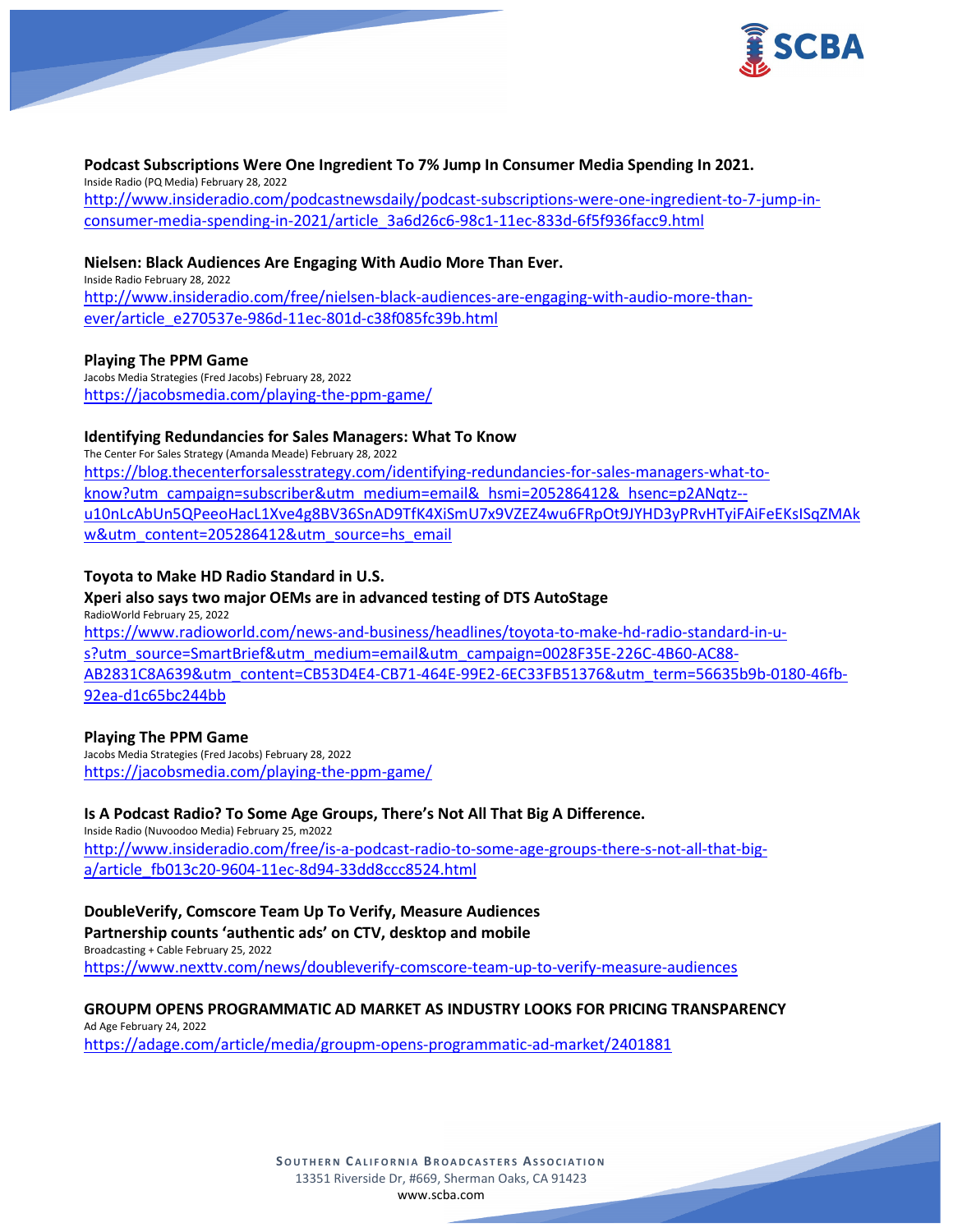



#### **Nielsen PPM Audience Weekly Trends**

**Here are the audience trends for our PPM markets for February Week 2 (February 10 - 16, 2022). We continue to see continued incremental growth overall.**

## **Los Angeles (Metro 12+ Population 11,469,700)**

**AQH:**

Nov Monthly - 678,200 Dec Monthly - 662,200 Hol Monthly - 613,500

Jan Monthly - 580,600

Feb Week 1 - 630,500 Feb Week 2 - 624,700

## **Cume:**

Nov Monthly - 10,281,100 Dec Monthly - 10,414,000 Hol Monthly - 10,147,400

Jan Monthly - 9,902,300

Feb Week 1 - 9,989,000 Feb Week 2 - 10,045,900

## **Riverside/San Bernardino (Metro 12+ Population 2,145,300)**

#### **AQH:**

Nov Monthly - 119,700 Dec Monthly - 114,800 Hol Monthly - 95,700

Jan Monthly - 99,400

Feb Week 1 - 109,700 Feb Week 2 - 110,100